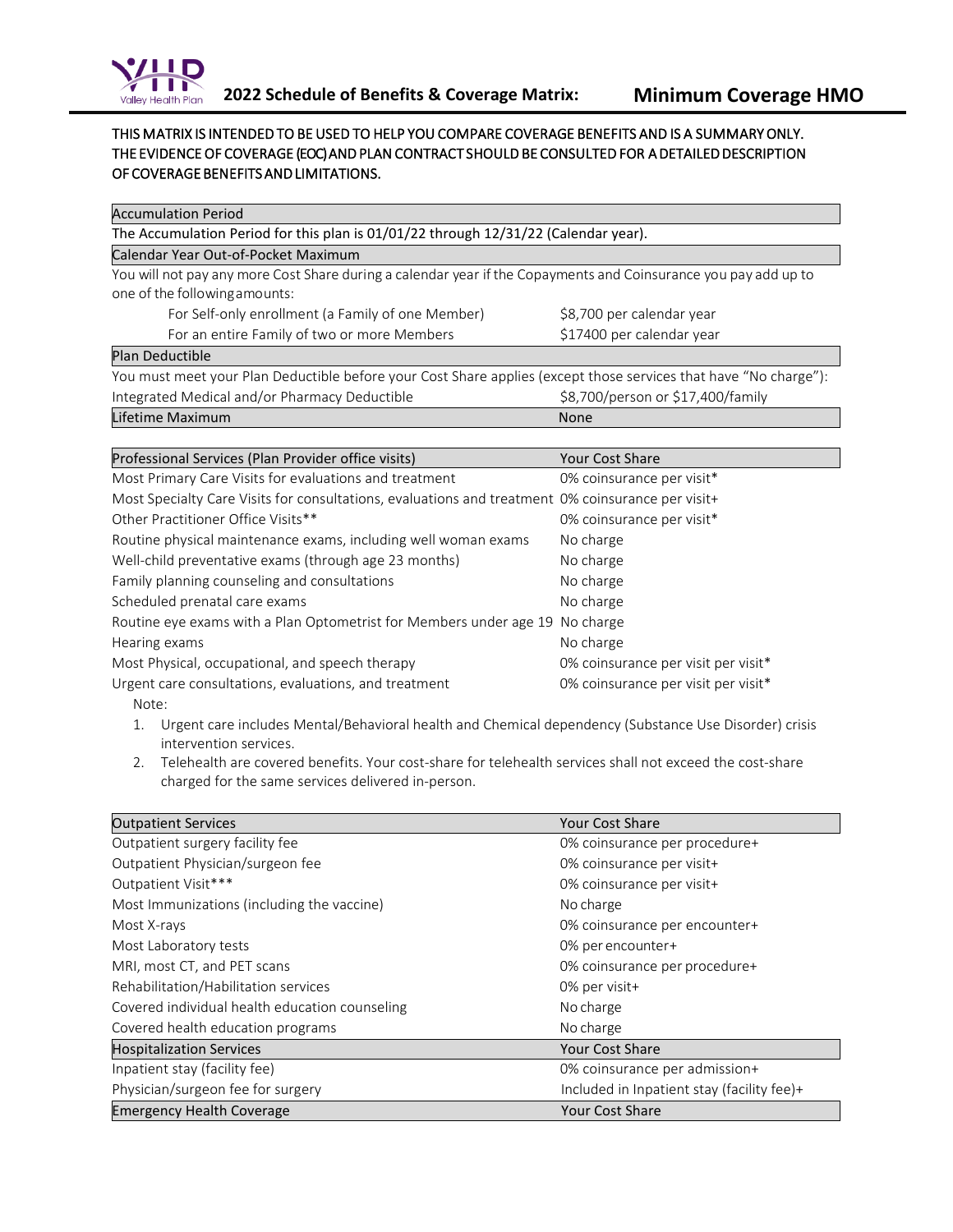

Emergency room facility fee 0% per visit+ Emergency room physician fee No charge No charge

Note: Emergency room fees do not apply if admitted directly to the hospital as an inpatient for Covered Services.

| <b>Ambulance Services</b><br><b>Your Cost Share</b> |                                                                                                                                    |                                                                                                                                     |                                           |  |
|-----------------------------------------------------|------------------------------------------------------------------------------------------------------------------------------------|-------------------------------------------------------------------------------------------------------------------------------------|-------------------------------------------|--|
|                                                     | Ambulance Services<br>0% coinsurance per trip+                                                                                     |                                                                                                                                     |                                           |  |
|                                                     |                                                                                                                                    | <b>Prescription Drug Coverage</b>                                                                                                   | <b>Your Cost Share</b>                    |  |
|                                                     |                                                                                                                                    | Covered outpatient items in accord with our drug formulary guidelines:                                                              |                                           |  |
| Tier 1                                              |                                                                                                                                    | At a Plan Pharmacy                                                                                                                  | 0% coinsurance for up to a 30-day supply+ |  |
|                                                     |                                                                                                                                    | or mail order service                                                                                                               |                                           |  |
| Tier 2                                              |                                                                                                                                    | At a Plan Pharmacy                                                                                                                  | 0% coinsurance for up to a 30-day supply+ |  |
|                                                     |                                                                                                                                    | or mail order service                                                                                                               |                                           |  |
| Tier 3                                              |                                                                                                                                    | At a Plan Pharmacy                                                                                                                  | 0% coinsurance for up to a 30-day supply+ |  |
|                                                     |                                                                                                                                    | or mail order service                                                                                                               |                                           |  |
| Tier 4                                              |                                                                                                                                    | Items at a Plan Pharmacy                                                                                                            | 0% coinsurance for up to a 30-day supply+ |  |
| <b>Drug Tiers</b>                                   |                                                                                                                                    | Categories                                                                                                                          |                                           |  |
|                                                     | 1                                                                                                                                  | • Most generic drugs and                                                                                                            |                                           |  |
|                                                     |                                                                                                                                    | . Low cost preferred brands                                                                                                         |                                           |  |
| $\overline{2}$<br>•Non-preferred generic drugs;     |                                                                                                                                    |                                                                                                                                     |                                           |  |
|                                                     |                                                                                                                                    | • Preferred brand name drugs; and                                                                                                   |                                           |  |
|                                                     |                                                                                                                                    | • Any other drugs recommended by plan's pharmaceutical and therapeutics (P&T) committee based on<br>drug safety, efficacy and cost. |                                           |  |
|                                                     | 3                                                                                                                                  | . Non-preferred brand name drugs or;                                                                                                |                                           |  |
|                                                     |                                                                                                                                    | . Drugs that are recommended by P&T committee based on drug safety, efficacy and cost or;                                           |                                           |  |
|                                                     |                                                                                                                                    | •Generally have a preferred and often less costly therapeutic alternative at a lower tier.                                          |                                           |  |
|                                                     | 4                                                                                                                                  | . Drugs that are biologics and drugs that the Food and Drug Administration (FDA) or drug manufacturer                               |                                           |  |
|                                                     |                                                                                                                                    | requires to be distributed through to specialty pharmacies;                                                                         |                                           |  |
|                                                     |                                                                                                                                    | • Drugs that requires the enrollee to have special training or, clinical monitoring;                                                |                                           |  |
|                                                     | • Drugs that cost the health plan (net of rebates) more than six hundred dollars (\$600) net of rebates for a<br>one-month supply. |                                                                                                                                     |                                           |  |

Note: Member's cost-sharing will be the lower of the pharmacy's retail price for a prescription drug or the applicable cost-sharing amount for the drug and such expenditures will accrue to the deductible and out-ofpocket maximum limit.

| Mental/Behavioral Health (MH) Services | <b>Your Cost Share</b>                      |
|----------------------------------------|---------------------------------------------|
| Inpatient:                             |                                             |
| MH psychiatric hospitalization fee     | 0% coinsurance per admission+               |
| MH psychiatric physician/surgeon fee   | 0% coinsurance per admission+               |
| MH psychiatric observation             | Included in psychiatric hospitalization fee |
| MH psychological testing               | Included in psychiatric hospitalization fee |
| MH individual and group treatment      | Included in psychiatric hospitalization fee |
| MH individual and group evaluation     | Included in psychiatric hospitalization fee |
| MH crisis residential program          | 0% coinsurance per admission+               |
| Outpatient:                            |                                             |
| MH office visits                       | 0% coinsurance per visit*                   |
| MH monitoring of drug therapy          | 0% coinsurance per visit*                   |
| MH individual and group treatment      | 0% coinsurance per visit*                   |
| MH individual and group evaluation     | 0% coinsurance per visit*                   |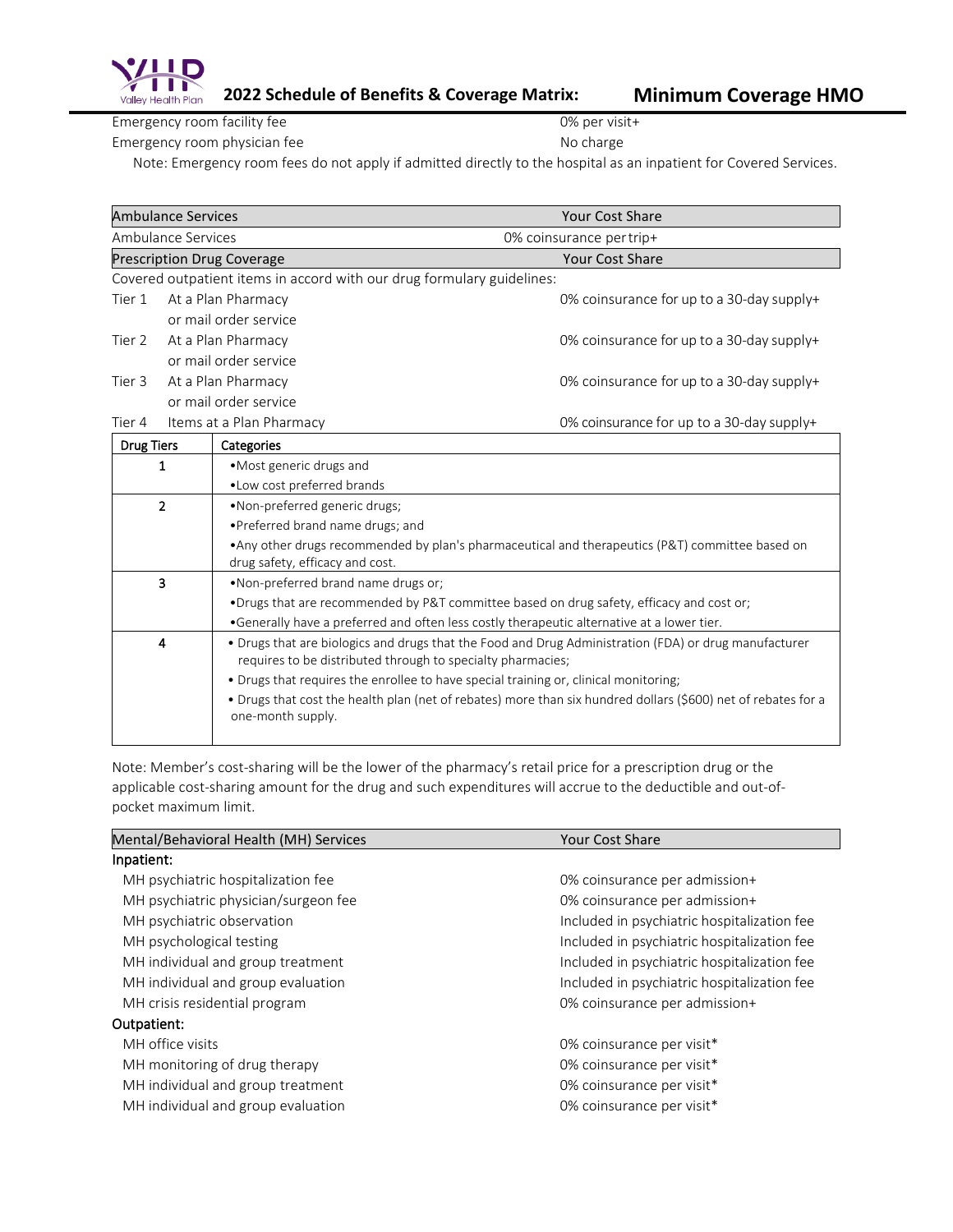

## Outpatient, Other Items and Services:

| Applied behavior analysis and behavioral health treatment | 0% coinsurance per visit+ |
|-----------------------------------------------------------|---------------------------|
| MH multidisciplinary treatment in an intensive outpatient |                           |
| psychiatric treatment program                             | 0% coinsurance per visit+ |
| Neuropsychological testing                                | 0% coinsurance per visit+ |
| MH partial hospitalization                                | 0% coinsurance per visit+ |
| MH psychological testing                                  | 0% coinsurance per visit+ |

Note: Telehealth are covered benefits. Your cost-share for telehealth services shall not exceed the cost-share charged for the same services delivered in-person.

| Chemical Dependency (Substance Use Disorder) Services | <b>Your Cost Share</b>          |  |
|-------------------------------------------------------|---------------------------------|--|
| Inpatient:                                            |                                 |  |
| Chemical dependency hospitalization fee               | 0% coinsurance per admission+   |  |
| Chemical dependency physician/surgeon fee             | 0% coinsurance per admission+   |  |
| Inpatient detoxification                              | Included in hospitalization fee |  |
| Individual and group treatment                        | Included in hospitalization fee |  |
| Individual and group chemical dependency counseling   | Included in hospitalization fee |  |
| Individual and group evaluation                       | Included in hospitalization fee |  |
| Transitional residential recovery services            | 0% coinsurance per admission+   |  |
| Outpatient:                                           |                                 |  |
| Chemical dependency office visits                     | 0% coinsurance per visit*       |  |
| Chemical dependency individual and group evaluation   | 0% coinsurance per visit*       |  |
| Chemical dependency individual and group counseling   | 0% coinsurance per visit*       |  |
| Methadone Maintenance                                 | 0% coinsurance per visit*       |  |
| <b>Outpatient, Other Items and Services:</b>          |                                 |  |
| Chemical dependency intensive outpatient programs     | 0% coinsurance per visit+       |  |
| Chemical dependency day treatment programs            | 0% coinsurance per visit+       |  |

Note: Telehealth are covered benefits. Your cost-share for telehealth services shall not exceed the cost-share charged for the same services delivered in-person.

| Durable Medical Equipment (DME)                                                    | <b>Your Cost Share</b>    |
|------------------------------------------------------------------------------------|---------------------------|
| DME items that are essential health benefits                                       | 0% coinsurance+           |
| <b>Home Health Services</b>                                                        | <b>Your Cost Share</b>    |
| Home health care (up to 100 visits per calendar year)                              | 0% coinsurance per visit+ |
| Other                                                                              | <b>Your Cost Share</b>    |
| Eyeglasses or contact lenses for Members under age 19:                             |                           |
| Eyeglass frame from selected styles per calendar year                              | No charge                 |
| Standard contact lenses per calendar                                               | No charge                 |
| Regular eyeglasses lenses per calendar year                                        | No charge                 |
| Note: Limited to one pair of glasses per year (contact lenses in lieu of glasses). |                           |
| Skilled Nursing Facility care (up to 100 days per benefit period)                  | 0% coinsurance+           |
| Hospice care                                                                       | $0\%$ coinsurance+        |
| Dental Services                                                                    |                           |

 For associated cost-sharing such as oral exam, preventive cleaning, medically necessary orthodontics, etc. please see Liberty Dentals schedule of benefits with the appropriate cost-amounts.